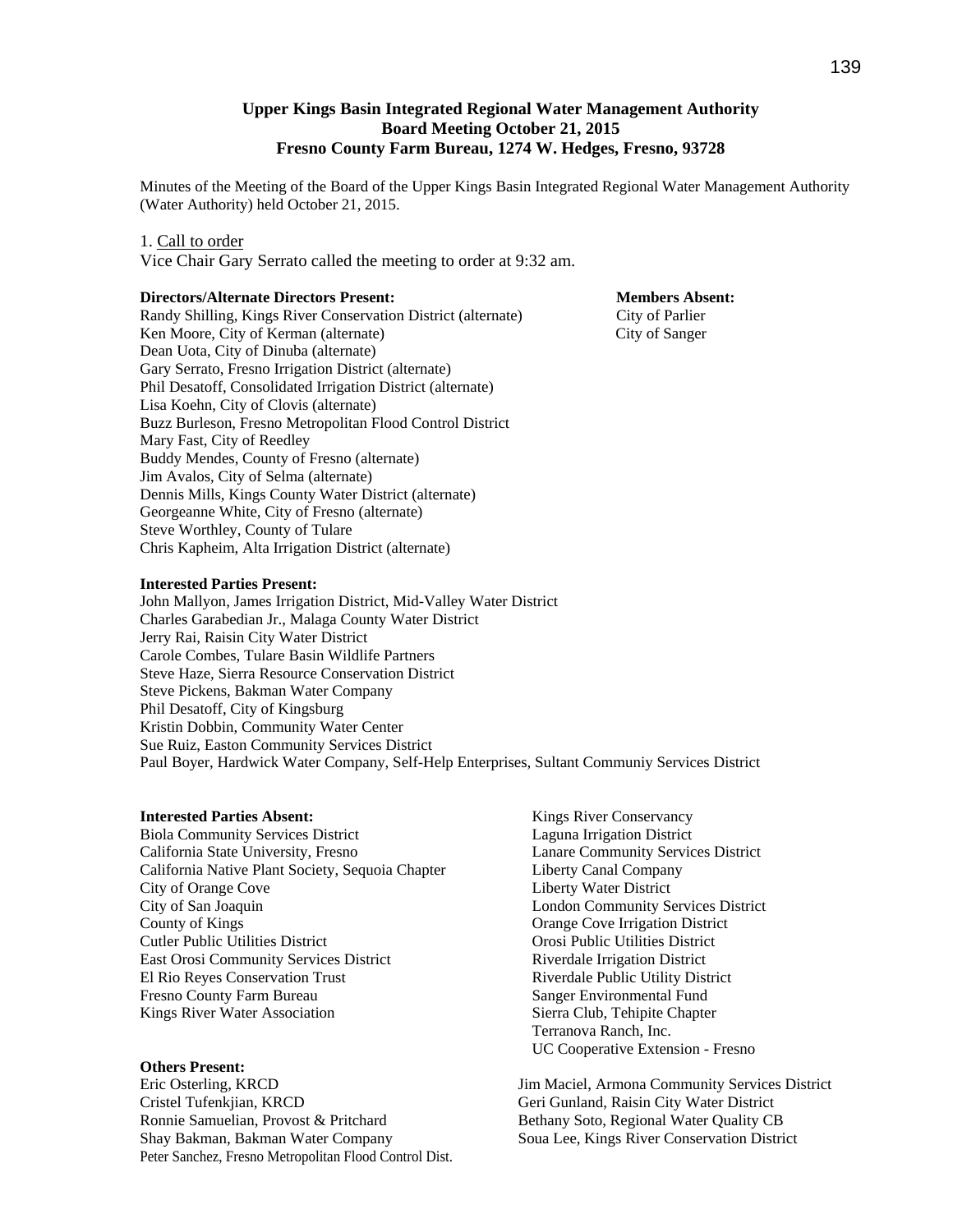2. Addition to or Deletion from the Agenda None

3. Public Presentations

## None

# 4. Approval of Minutes of the July 15, 2015 meeting minutes

It was moved by Alternate Director Desatoff, seconded by Alternate Director Shilling, and unanimously carried that the minutes of July 15, 2015 meeting of the Board of Directors be approved as presented.

## 5. Advisory Committee Report

Vice Chair Serrato called on Advisory Committee Chair Lisa Koehn to provide a report on Advisory Committee activities. Koehn reported that the Advisory Committee met on September 16. Koehn reported that AB 935 has now become a two-year bill. Koehn reported that Raisin City Water District has requested to rejoin the KBWA as a member under the small city small agency fee schedule and they have met all of the requirements for becoming a member. Koehn reported that Armona CSD has requested to join KBWA as an interested party and to extend KBWA boundaries to fill in the donut hole that is Armona CSD. Koehn reported on the pros and cons for allowing Armona CSD to join KBWA as an interested party.

## 6. Staff Reports

*Planning and Implementation Contracts* – Osterling introduced new KRCD employee Soua Lee who will be assisting with KBWA grants. Soua Lee reported on the status of planning and implementation contracts. Lee referred to the contracts matrix included in the agenda packet for updates on specific projects. Lee reported that invoices through March 2015 for Prop. 84 Round 1 grant and invoices through June, 2015 for Prop. 84 Round 2 grant have been submitted. Lastly, Lee reported that nine monitoring wells were completed in August for the third component of the California Water Foundation grant and that Invoices through September 2015 were submitted.

*Inter-regional and Statewide Coordination* – Osterling reported that he was not able to attend the Stakeholder Engagement Advisory Committee in Sacramento that was coordinated by DWR. Osterling deferred to Kristin Dobbin to report on the discussion that happened with the Stakeholder Engagement Advisory Committee. Dobbin reported that the Committee discussed how to implement Prop. 1 IRWM funding, encourage innovative projects, grant scoring, and criteria guidelines. Dobbin reported that the first draft PSP Guidelines will be published on December 22. Dobbin reported that the next Stakeholder Engagement Advisory Committee will be in January 2016.

*Public Information* – Tufenkjian reported the Indoor Watering Tips handout is still available for Members and Interested Parties to pick up. Tufenkjian reported that she is in the process of producing the Outdoor Watering Tips handout in Spanish.

*Legislation –* Tufenkjian reported on AB 935 (Salas), a bill that would fund two San Joaquin River Restoration projects from funds appropriated from DWR, which could include IRWMP funds. Tufenkjian reported on the plan to continue to follow the two-year bill and will inform KBWA if any steps need to be taken as far as supporting or opposing the bill.

*Administrative Items –* None to report.

*Other* – None to report.

# 7. Recommendation to approve Raisin City Water District as a Member

Tufenkjian reported that Raisin City Water District has requested to become a member of KBWA. Tufenkjian reported that Raisin City Water District has met all of the requirements for becoming a member. Tufenkjian reported that Raisin City was originally a member, then became an interested party, and now would like to rejoin as a member. It was moved by Alternate Director Desatoff,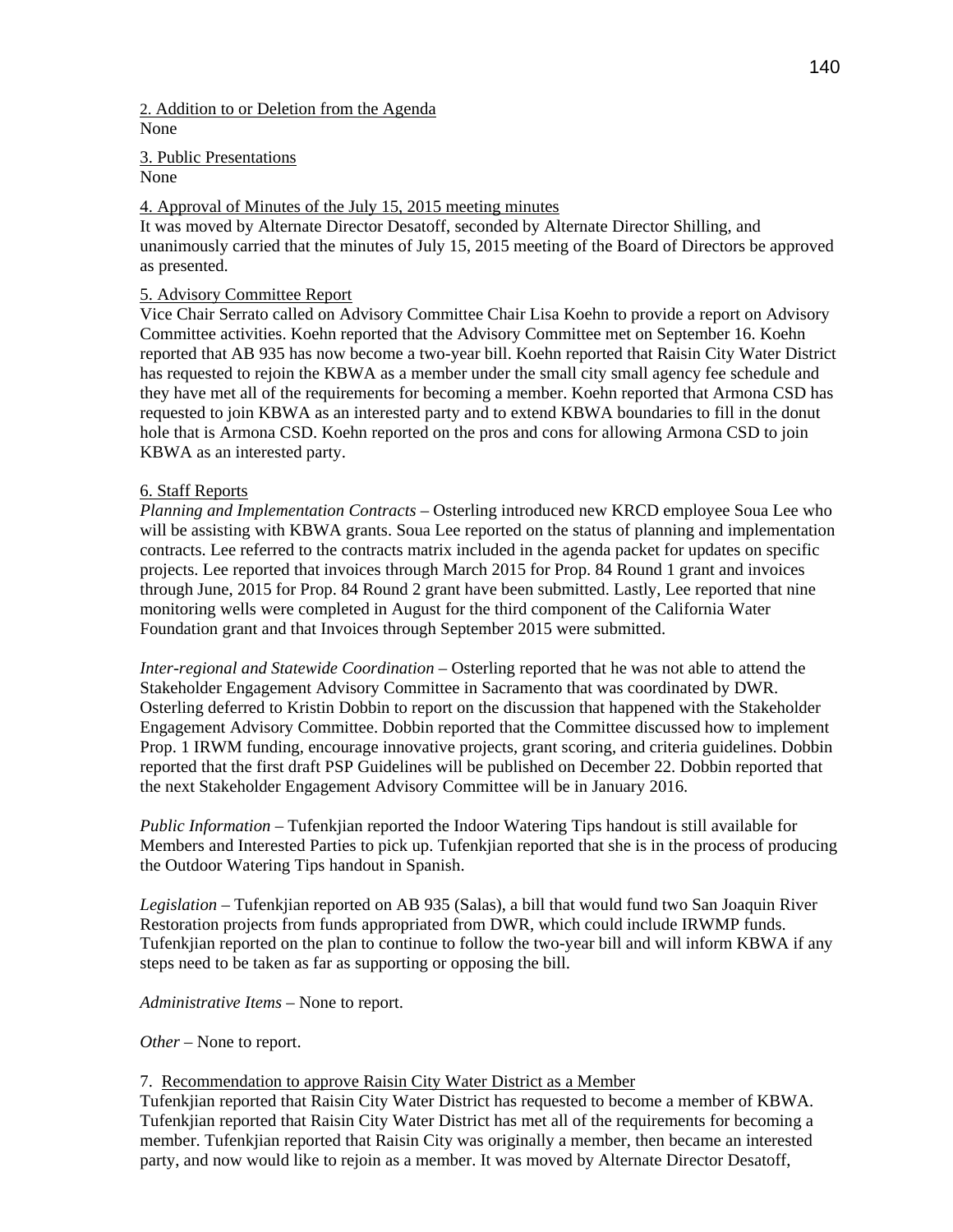seconded by Alternate Director Avalos, and unanimously carried that Raisin City Water District would become a member once it has been confirmed that Raisin City has entirely paid the initial cost of becoming a Member.

8. Request to modify Water Authority boundaries to include Armona Community Services District Osterling provided an overview of a map to illustrate the location of Armona CSD within the KBWA boundaries. Osterling reported that Armona CSD and Stratford PUD participated in the Kings Basin DAC study and both communities requested to be Interested Parties of the Water Authority. Osterling reported that the Kings Basin boundaries do not extend to their areas and they are unable to become Interested Parties. Osterling reported that the Board formed a Boundaries Work Group to work through these requests. Osterling reported the Boundaries Work Group recommended that Armona CSD be included in the Water Authority through the expansion of the boundaries. It was decided to recommend the expansion once there was also a solution for Stratford PUD. Osterling reported since that time, Stratford PUD has been absorbed into the Westside IRWMP. Osterling reported that the Boundaries Work Group is recommending that Armona CSD service area be added to the Water Authority boundaries. Discussion followed regarding concerns including that the City of Hanford may want to also join the Water Authority, that the inclusion of Armona would increase competition between DACs for IRWM funding, and the fact that Armona is located within the Tulare Lake groundwater Subbasin. Jim Maciel representing Armona Community Services District stated that Armona agree with the goals of the Kings Basin IRWMP and would like to participate in the KBWA and work on water sustainability issues. Discussion followed regarding the fact that other DACs within the Kings Basin are supportive of Armona CSD being included within the KBWA boundaries. It was moved by Alternate Director Kapheim, seconded by Alternate Director Mills and carried that the KBWA boundaries be amended to include Armona CSD.

AYES: Director Worthley, Burleson, Fast Alternate Directors Moore, Mendes, Serrato, Shilling, Uota, Avalos, Mills, White, Kapheim, Koehn

NOES: Alternate Director Desatoff

ABSTAIN: None

### 9. Request to approve quarterly financial reports

Shilling provided an overview of the quarterly financial reports for the period July 1 – September 30, 2015. Shilling reported that as of September 30, 2015, the Authority has \$315,073.00 in the bank and grants reimbursements receivable of \$503,539.00. Discussion followed regarding having enough cash flow to cover the costs of the projects between waiting for state reimbursements for invoicing. It was moved by Director Burleson, seconded by Director Fast, and unanimously carried to approve the quarterly financial reports.

### 10. Other items for discussion or reporting

Ronald Samuelian reported that an email regarding the update of the KBWA annual report was distributed at the beginning of October requesting information from members and interested parties for the report. Samuelian reported that he will send out a draft of the report in the next couple of weeks for another round of comments and input from members and interested parties.

11. Next meeting date: January 20, 2016 at 9:30 am, at the Fresno County Farm Bureau The next regularly scheduled meeting is on January 20 at the Fresno County Farm Bureau office.

### Adjournment

There being no further business, Vice Chair Serrato adjourned the meeting at 10:37 am.